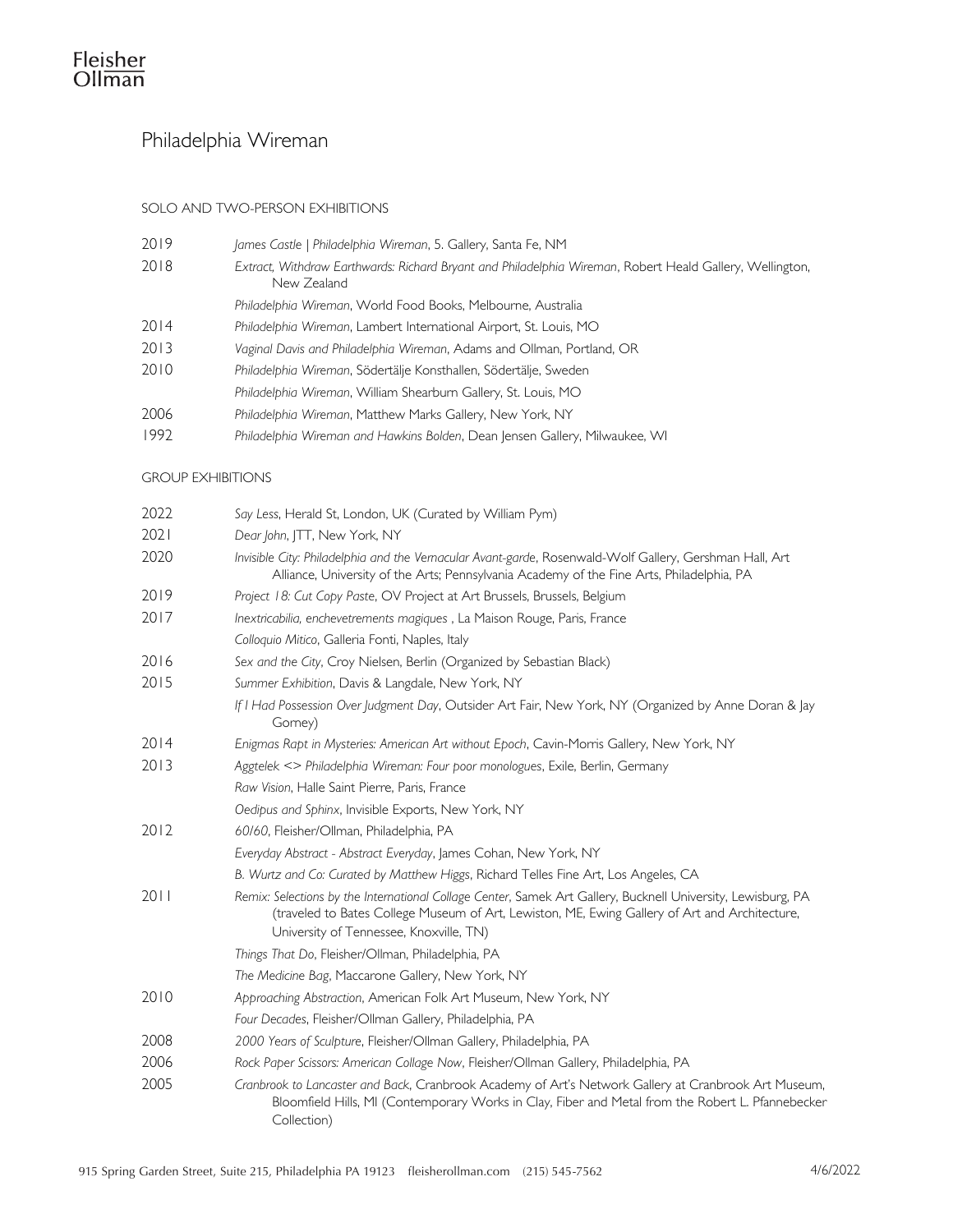| 2003       | 50th Anniversary, Fleisher/Ollman Gallery, Philadelphia, PA                                                                                                                                                                                                        |
|------------|--------------------------------------------------------------------------------------------------------------------------------------------------------------------------------------------------------------------------------------------------------------------|
| 2002       | The Miniature Show, Graystone, San Francisco, CA                                                                                                                                                                                                                   |
| 2001       | 10th Anniversary Exhibition, Matthew Marks Gallery, New York, NY                                                                                                                                                                                                   |
|            | Sight/Site: Objects Subject to Change, Institute of Contemporary Art, Philadelphia, PA                                                                                                                                                                             |
| 2000       | Without Ego: Anonymous Works, Intuit Center, Chicago, IL                                                                                                                                                                                                           |
| 1995       | Lives of Invention and Imagery: Self-Taught Artists, The Society for Contemporary Crafts, Pittsburgh, PA                                                                                                                                                           |
|            | Specimens, Art in City Hall, Philadelphia, PA                                                                                                                                                                                                                      |
| 1994       | Assemblage: Reordering Chaos—Sculpture by Self-Taught Artists, American Primitive Gallery, New York, NY                                                                                                                                                            |
|            | Dream Singers, Story Tellers: An African-American Presence, Fukui Fine Arts Museum, Fukui, Japan (Traveled to:<br>Tokushima Modern Art Museum; Kamakura Otani Memorial Art Museum; New Jersey State Museum,<br>Trenton, NJ.)                                       |
| 1993       | Face of the Gods: Art and Altars of Africa and the African Americas, The Museum for African Art, New York, NY                                                                                                                                                      |
|            | Henry Ray Clark, Philadelphia Wireman, Purvis Young, Janet Fleisher Gallery, Philadelphia, PA                                                                                                                                                                      |
|            | Messaging the Spirit World, Dean Jensen Gallery, Milwaukee, WI                                                                                                                                                                                                     |
| 1992       | Revolving Techniques, James A. Michener Art Museum, Doylestown, PA                                                                                                                                                                                                 |
|            | American Outsiders: Visionaries, Davis McClain Gallery, Houston, TX                                                                                                                                                                                                |
| 1991       | Outsiders, Eugene Binder Gallery, Cologne, Germany                                                                                                                                                                                                                 |
| 1990       | Art of Healing; Objects of Magic, Janet Fleisher Gallery, Philadelphia, PA                                                                                                                                                                                         |
|            | Even the Deep Things of God, Pittsburgh Center for the Arts, Pittsburgh, PA                                                                                                                                                                                        |
| 1989       | A Density of Passion, New Jersey State Museum, Trenton, NJ (Cat.)                                                                                                                                                                                                  |
|            | Obsessive & Accumulative Art, American Primitive Gallery, New York, NY (Cat.)                                                                                                                                                                                      |
|            | Two Person Exhibition, Gallery 1709, St. Louis, MO                                                                                                                                                                                                                 |
| 1988       | Material Obsessions: Eugene von Bruenchenhein, Philadelphia Wireman & Anonymous Artists, Carl Hammer<br>Gallery, Chicago, IL                                                                                                                                       |
|            | American Mysteries: The Rediscovery of Outside Art, Art Commission Gallery, San Francisco, CA                                                                                                                                                                      |
|            | American Outsiders, Galleri Wallner, Malmo, Sweden                                                                                                                                                                                                                 |
|            | Materializers: Outsider & Visionary Sculptors, Janet Fleisher Gallery, Philadelphia, PA                                                                                                                                                                            |
| 1987       | Narrative Images, The Crescent Gallery, Dallas, TX (Traveled to: Art Museum of South Texas, Corpus Christi,<br>TX; Tyler Museum of Art, Tyler, TX; San Angelo Museum of Fine Art, San Angelo, TX)                                                                  |
|            | The Naive Figure: Eccentric Visions, Robeson Center Gallery, Rutgers University, New Brunswick, NJ                                                                                                                                                                 |
|            | The Ties that Bind: Folk Art in Contemporary American Culture, The Contemporary Arts Center, Cincinatti, OH<br>(Traveled to: Cranbrook Academy of Art, Bloomfield Hills, MI; North Dakota Museum of Art, Grand<br>Forks, ND; San Jose Museum of Art, San Jose, CA) |
|            | Three Person Exhibition, Oscarsson Siegeltuch Gallery, New York, NY                                                                                                                                                                                                |
| 1986       | Cavin Morris, Inc., New York, NY                                                                                                                                                                                                                                   |
|            | Cavin Morris, Inc., New York, NY                                                                                                                                                                                                                                   |
|            | Extraordinary Visions, Lawrence Hail Gallery, Rosemont College, Rosemont, PA                                                                                                                                                                                       |
|            | Outside Sculpture, Janet Fleisher Gallery, Philadelphia, PA                                                                                                                                                                                                        |
|            | Small Sculpture, Acme Art, San Francisco, CA                                                                                                                                                                                                                       |
| 1985       | Inaugural Exhibition, Cavin Morris, Inc., New York, NY                                                                                                                                                                                                             |
|            | Masterpieces of Folk Art, Janet Fleisher Gallery, Philadelphia, PA                                                                                                                                                                                                 |
| MONOGRAPHS |                                                                                                                                                                                                                                                                    |
| 2010       | Greaves, Brendan. Philadelphia Wireman. Fleisher/Ollman Gallery, Philadelphia, PA (2010)                                                                                                                                                                           |
|            | <b>EXHIBITION CATALOGS</b>                                                                                                                                                                                                                                         |
| 2010       | Greaves, Brendan. "Bare Wires: Transmissions for the Philadelphia Wireman." Philadelphia Wireman. Södertälje<br>Konsthall, Södertälje, Sweden (2010)                                                                                                               |
| 1990       | Gundaker, Grey. Even the Deep Things of God: A Quality of Mind in Afro-Atlantic Traditional Art. Pittsburgh<br>Center for the Arts (1990)                                                                                                                          |
|            |                                                                                                                                                                                                                                                                    |